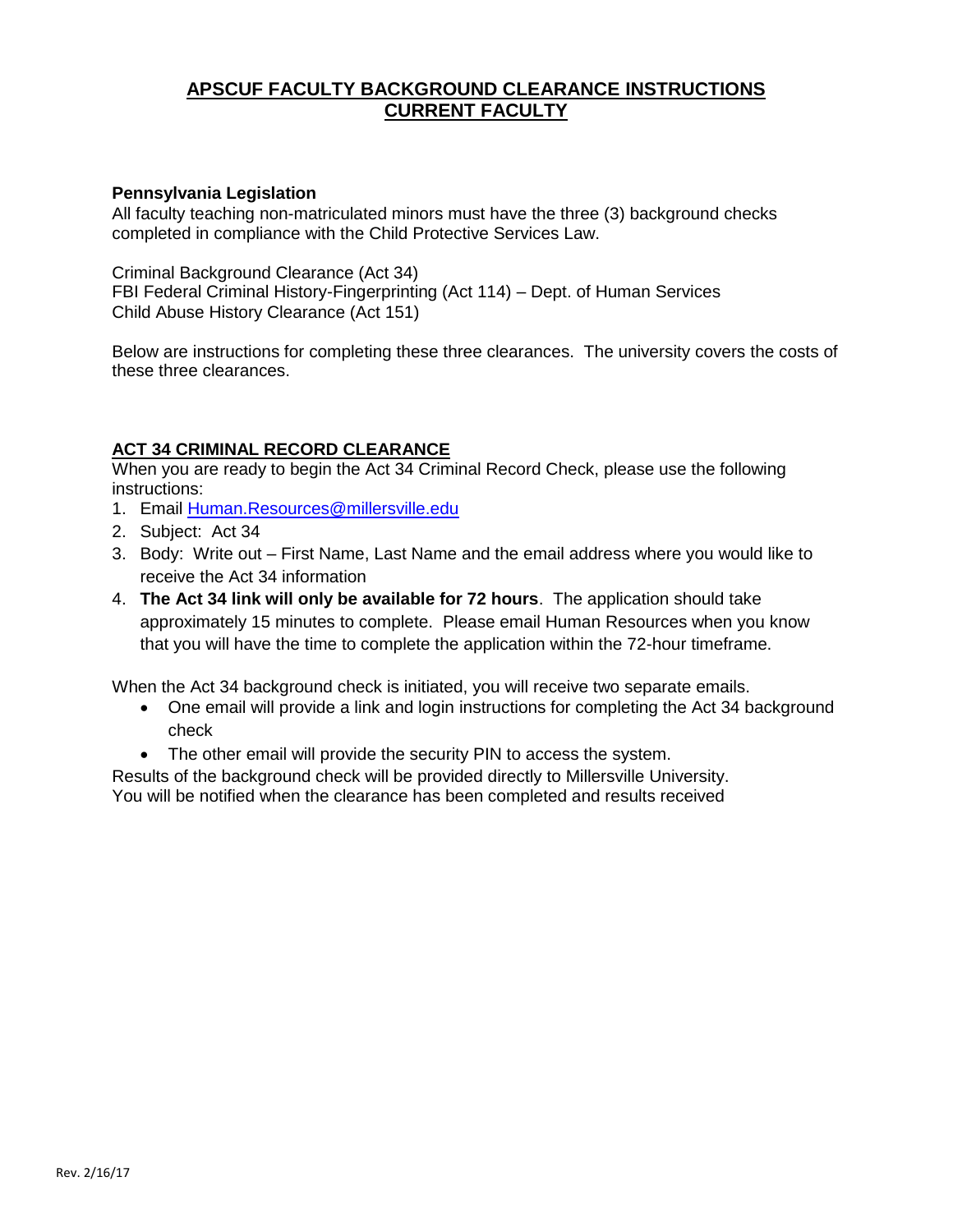## **ACT 114 FBI FEDERAL CRIMINAL HISTORY-FINGERPRINTING CLEARANCE**

This process has two steps. First you register online and then you are fingerprinted.

#### **Register Online**

- 1. Go to the following website: [https://www.pa.cogentid.com](https://www.pa.cogentid.com/)
- 2. Click on the icon for the **DEPARTMENT OF HUMAN SERVICES**.



- 3. Under Registration, click on the **Register Online** Link. Only complete what is marked with an \*.
- 4. Payment Type: Select **Agency** from the dropdown.
- 5. Agency ID: Enter **PADW65045** then tab. Millersville University information should populate down to billing password.
- 6. Billing password: **P14CCC3928**
- 7. Reason Fingerprinted: Select "Employment with Significant Likelihood of Regular Contact with Children" from the dropdown.
- 8. After your registration is complete, you will be assigned a Registration Identification Number (starts with letters 'PAD').
- **9. Print out this form and take it to the location where you will be fingerprinted.**

#### **Get Fingerprinted**

You can be fingerprinted on campus on one of the days FingerprintingNOW, a vendor, will be here to fingerprint employees or you can be fingerprinted by the nearest official Cogent Site.

- Fingerprinting on campus by FingerprintsNOW Please reserve a time by logging on to SignUpGenius: [http://www.signupgenius.com/go/20f0b4ea9a728a7f94-fingerprint.](http://www.signupgenius.com/go/20f0b4ea9a728a7f94-fingerprint) Don't forget to bring your Registration ID Form that contains your Cogent Registration Identification Number (starts with letters 'PAD') and a photo ID or your Millersville ID card.
- Fingerprinting at the nearest official Cogent Site Take your Registration ID Form, along with a photo ID, to the nearest Official Cogent Site location to be fingerprinted (Pennsylvania locations can be found at the Cogent website under Useful Links, Find a Fingerprint Location). There are 2 close sites to Millersville: (1) UPS Store #3413 in the Stone Mill Plaza on Columbia Avenue, Lancaster; and (2) UPS Store #1005 in the Centerville Square Shopping Center on Centerville Road, Lancaster.

**Your Act 114 results will be mailed to you at the address you provide.** Do not contact 3M Cogent or the fingerprint site after your fingerprints have been submitted. Complete process of the results should take no longer than six weeks. If results are not received within six weeks by mail, only then call (717)783-6211 or 877-371-5422. You will have 90 calendar days to bring or mail the originals of the results to the Office of Human Resources.

### **When you have received the original of this clearance and the Child Abuse clearance, mail or bring them to the Office of Human Resources, Dilworth Building Room 105.**